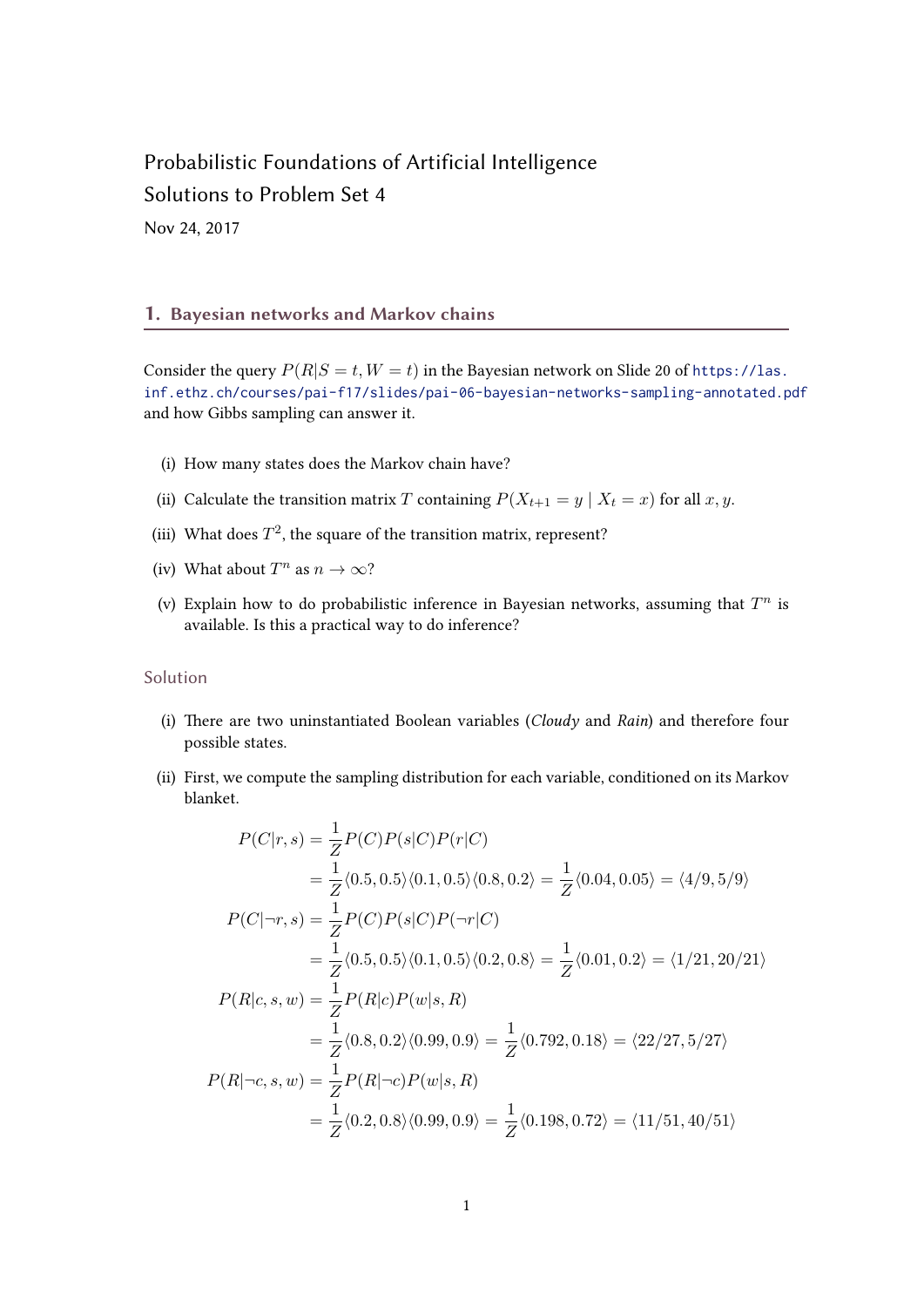Strictly speaking, the transition matrix is only well-defined for the variant of MCMC in which the variable to be sampled is chosen randomly<sup>1</sup>. (In the variant where the variables are chosen in a fixed order, the transition probabilities depend on where we are in the ordering.) Now consider the transition matrix.

• Entries on the diagonal correspond to self-loops. Such transitions can occur by sampling *either* variable. For example, for the self-loop on  $(c, r)$ , we obtain:

$$
t((c,r) \to (c,r)) = 0.5P(c|r,s) + 0.5P(r|c,s,w) = 17/27,
$$

where the two factors of 0.5 are corresponding to the probability that the variables to be sampled are  $C$  and  $R$ , respectively.

• Entries where one variable is changed must sample that variable. For example,

$$
t((c,r) \to (c,\neg r)) = 0.5P(\neg r|c,s,w) = 5/54
$$

• Entries where both variables change cannot occur. For example,

$$
t((c,r) \to (\neg c, \neg r)) = 0
$$

This gives us the following transition matrix  $T$ , where the transition is from the state given by the row label to the state given by the column label:

|                    | (c,r)  | $(c, \neg r)$ | $(\neg c, r)$ | $(\neg c, \neg r)$ |
|--------------------|--------|---------------|---------------|--------------------|
| (c,r)              | /17/27 | 5/54          | 5/18          |                    |
| $(c, \neg r)$      | 11/27  | 22/189        |               | 10/21              |
| $(\neg c, r)$      | 2/9    |               | 59/153        | 20/51              |
| $(\neg c, \neg r)$ |        | 1/42          | 11/102        | 310/357            |

- (iii)  $T^2$  represents the probability of going from each state to each state in two steps.
- (iv)  $T^n$  (as  $n \to \infty$ ) represents the long-term probability of being in each state starting in each state; for ergodic  $T$  these probabilities are independent of the starting state, so every row of  $T$  is the same and represents the posterior distribution over states given the evidence.
- (v) We can produce very large powers of  $T$  with very few matrix multiplications. For example, we can get  $T^2$  with one multiplication,  $T^4$  with two, and  $T^{2^k}$  with  $k$ . Unfortunately, in a network with  $n$  non-event Boolean variables, the matrix is of size  $2^n \times 2^n$ , so each multiplication takes  $O(2^{3n})$  operations.

## 2. Gibbs sampling

See .zip file on course website.

<sup>1</sup> Slide 14 of <https://las.inf.ethz.ch/courses/pai-f17/slides/pai-07-bayesian-networks-mcmc.pdf>